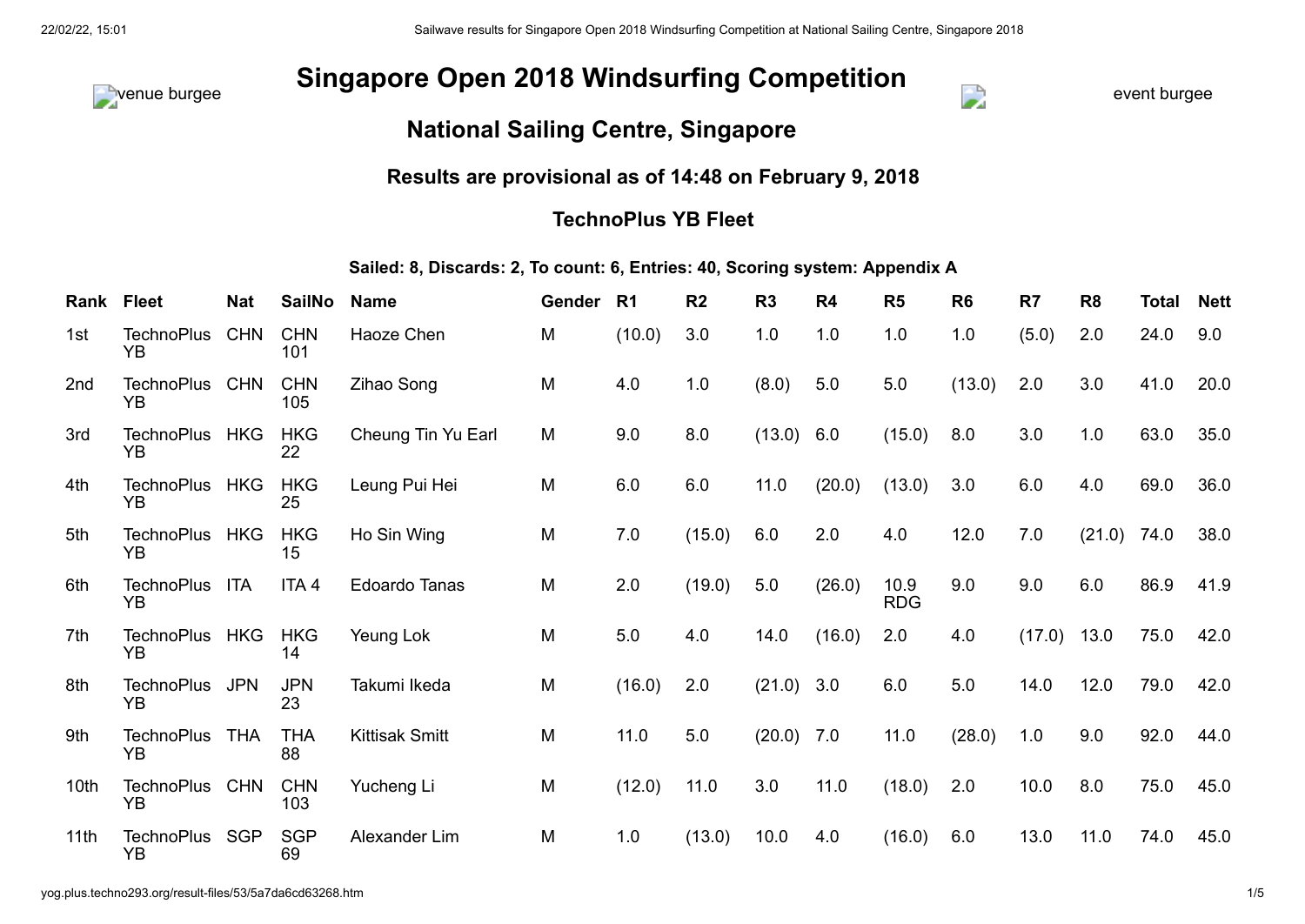| Rank | <b>Fleet</b>                   | <b>Nat</b> | <b>SailNo</b>      | <b>Name</b>                                 | Gender | R1             | R <sub>2</sub> | R <sub>3</sub> | R <sub>4</sub> | R <sub>5</sub> | R <sub>6</sub> | R7     | R <sub>8</sub> | <b>Total</b> | <b>Nett</b> |
|------|--------------------------------|------------|--------------------|---------------------------------------------|--------|----------------|----------------|----------------|----------------|----------------|----------------|--------|----------------|--------------|-------------|
|      |                                |            |                    |                                             |        |                |                |                |                |                |                |        |                |              |             |
| 12th | <b>TechnoPlus</b><br><b>YB</b> | <b>INA</b> | <b>INA 25</b>      | Ridwan Ramadan                              | M      | 3.0            | 9.0            | 9.0            | (12.0)         | 8.0            | 10.0           | (15.0) | 7.0            | 73.0         | 46.0        |
| 13th | <b>TechnoPlus</b><br>YΒ        | <b>CHN</b> | <b>CHN</b><br>102  | Shutong Hu                                  | M      | 8.0            | (25.0)         | 2.0            | 15.0           | 3.0            | 14.0           | 8.0    | (18.0)         | 93.0         | 50.0        |
| 14th | <b>TechnoPlus</b><br><b>YB</b> | <b>JPN</b> | <b>JPN</b><br>1151 | <b>Yugo Saito</b>                           | M      | 15.0           | 7.0            | 4.0            | 8.0            | 9.0            | (27.0)         | 12.0   | (17.0)         | 99.0         | 55.0        |
| 15th | <b>TechnoPlus</b><br><b>YB</b> | <b>HKG</b> | <b>HKG</b><br>12   | Ma Kwan Lam                                 | М      | 18.0           | 12.0           | 12.0           | 9.0            | (21.0)         | (41.0)<br>RET) | 4.0    | 5.0            | 122.0 60.0   |             |
| 16th | <b>TechnoPlus</b><br>YB        | <b>CHN</b> | <b>CHN</b><br>104  | Chen Lu                                     | M      | 14.0           | (17.0)         | 17.0           | 13.0           | 7.0            | (21.0)         | 11.0   | 16.0           | 116.0 78.0   |             |
| 17th | <b>TechnoPlus</b><br><b>YB</b> | <b>THA</b> | THA <sub>1</sub>   | <b>Bunyarit Sangngern</b>                   | M      | (17.0)         | 10.0           | 15.0           | 17.0           | 10.0           | 15.0           | (18.0) | 14.0           | 116.0        | 81.0        |
| 18th | TechnoPlus SGP<br><b>YB</b>    |            | <b>SGP</b><br>77   | Reynold Chan                                | M      | (41.0)<br>DNF) | 14.0           | 16.0           | 19.0           | 12.0           | (41.0)<br>RET) | 20.0   | 10.0           | 173.0 91.0   |             |
| 19th | <b>TechnoPlus</b><br><b>YB</b> | OMA        | OMA <sub>9</sub>   | Omar Al-Qartoubi                            | M      | 22.0           | 16.0           | 18.0           | (32.0)         | 14.0           | 7.0            | 27.0   | (30.0)         | 166.0 104.0  |             |
| 20th | <b>TechnoPlus</b><br><b>YB</b> | <b>JPN</b> | <b>JPN</b><br>358  | Shinnosuke Naito                            | М      | 21.0           | 21.0           | (26.0)         | 14.0           | 17.0           | 22.0           | 19.0   | (32.0)         | 172.0 114.0  |             |
| 21st | <b>TechnoPlus</b><br><b>YB</b> | <b>INA</b> | INA <sub>1</sub>   | Dexy Priany                                 | M      | 13.0           | 18.0           | (25.0)         | (25.0)         | 23.0           | 19.0           | 21.0   | 22.0           | 166.0        | 116.0       |
| 22nd | <b>TechnoPlus</b><br>YB        | <b>THA</b> | THA <sub>2</sub>   | Thiwa WongyangHang                          | M      | 19.0           | 24.0           | (28.0)         | 18.0           | 19.0           | 16.0           | 22.0   | (27.0)         | 173.0        | 118.0       |
| 23rd | <b>TechnoPlus</b><br><b>YB</b> | OMA        | OMA 8              | Abdullah Al Sadhi                           | M      | 26.0           | (28.0)         | 7.0            | 27.0           | (41.0)<br>DNF) | 18.0           | 16.0   | 25.0           | 188.0        | 119.0       |
| 24th | <b>TechnoPlus</b><br><b>YB</b> | <b>MAS</b> | <b>MAS</b><br>21   | Muhammaed Izzuddin<br><b>Bin Abdul Rani</b> | M      | (32.0)         | (27.0)         | 24.0           | 24.0           | 24.0           | 11.0           | 24.0   | 24.0           | 190.0        | 131.0       |
| 25th | <b>TechnoPlus</b><br><b>YB</b> | MYA        | MYA 7              | Aung Thein Do                               | M      | 20.0           | 22.0           | 22.0           | (29.0)         | 20.0           | (30.0)         | 23.0   | 26.0           | 192.0        | 133.0       |
| 26th | <b>TechnoPlus</b><br><b>YB</b> | OMA        | OMA <sub>6</sub>   | Abdulmateed Al-<br>Hadhrami                 | M      | (30.0)         | 20.0           | 19.0           | 22.0           | 25.0           | 26.0           | (28.0) | 23.0           | 193.0        | 135.0       |

22/02/22, 15:01 Sailwave results for Singapore Open 2018 Windsurfing Competition at National Sailing Centre, Singapore 2018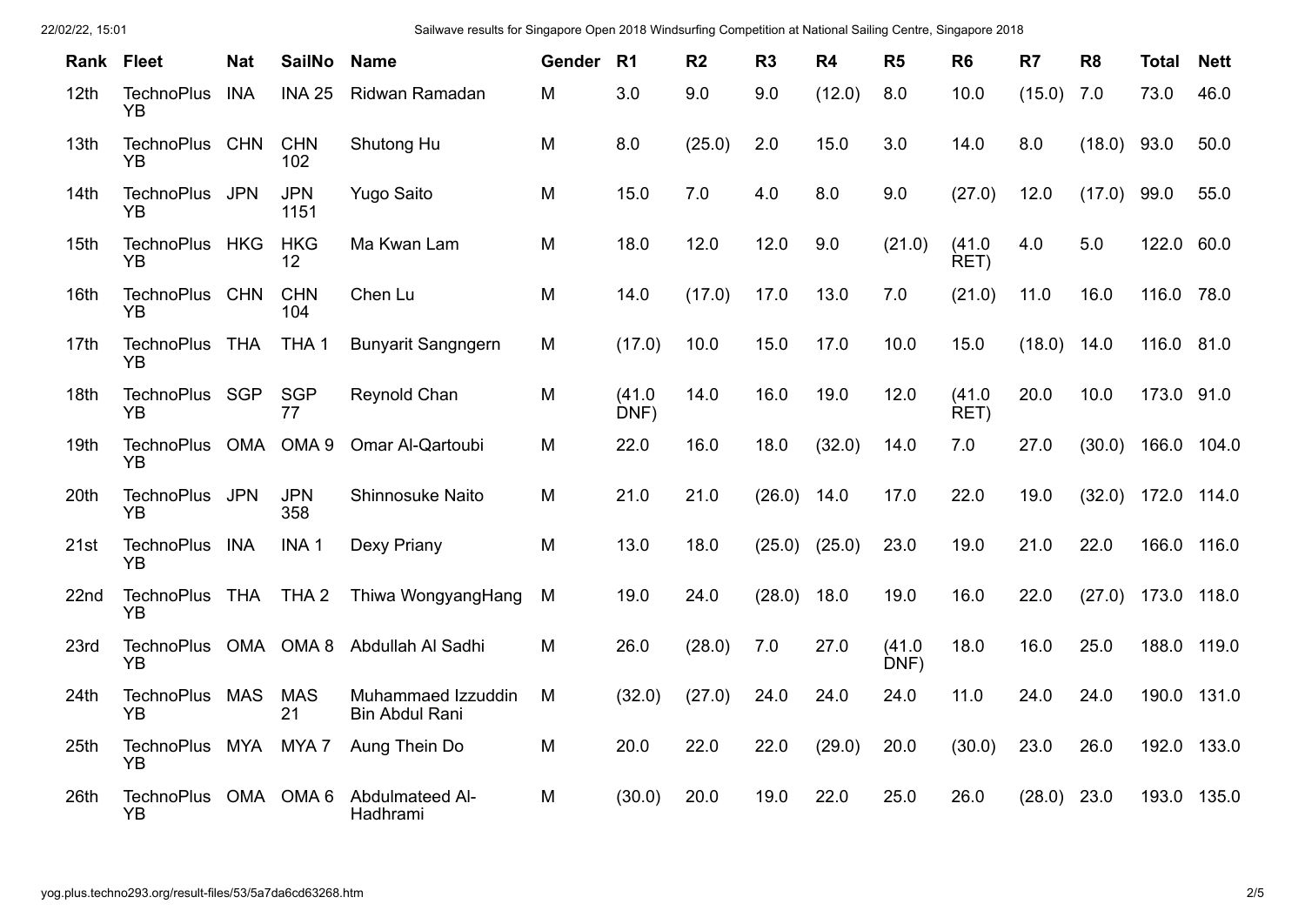| 22/02/22, 15:01 |  |
|-----------------|--|
|-----------------|--|

22/02/22, 15:01 Sailwave results for Singapore Open 2018 Windsurfing Competition at National Sailing Centre, Singapore 2018

| Rank | <b>Fleet</b>                   | <b>Nat</b> | <b>SailNo</b>      | <b>Name</b>                  | <b>Gender</b> | R1             | R <sub>2</sub> | R3            | R <sub>4</sub> | R <sub>5</sub>     | R <sub>6</sub> | R <sub>7</sub> | R <sub>8</sub> | Total | <b>Nett</b> |
|------|--------------------------------|------------|--------------------|------------------------------|---------------|----------------|----------------|---------------|----------------|--------------------|----------------|----------------|----------------|-------|-------------|
| 27th | <b>TechnoPlus</b><br><b>YB</b> | OMA        | OMA <sub>3</sub>   | Ali Al-Omrani                | M             | 24.0           | 23.0           | (32.0)        | 23.0           | (34.0)             | 20.0           | 29.0           | 19.0           | 204.0 | 138.0       |
| 28th | <b>TechnoPlus</b><br><b>YB</b> | OMA        | OMA <sub>2</sub>   | <b>Mohammad Al-Balusih</b>   | M             | 31.0           | (34.0)         | 27.0          | 10.0           | (32.0)             | 17.0           | 25.0           | 29.0           |       | 205.0 139.0 |
| 29th | <b>TechnoPlus</b><br><b>YB</b> | <b>TPE</b> | <b>TPE</b><br>68   | Chen Chi Yuan                | M             | 23.0           | 31.0           | 23.0          | 21.0           | 27.0               | (32.0)         | 32.0           | (33.0)         |       | 222.0 157.0 |
| 30th | <b>TechnoPlus</b><br>YB        | OMA        | OMA <sub>4</sub>   | Al-Makhtar Al-Mujaini        | M             | 25.0           | 26.0           | 29.0          | (30.0)         | 28.0               | (37.0)         | 26.0           | 28.0           | 229.0 | 162.0       |
| 31st | <b>TechnoPlus</b><br><b>YB</b> | PHI        | <b>PHI 12</b>      | Joaquin Manuel R.<br>Gimenez | M             | 27.0           | 30.0           | 31.0          | (33.0)         | 26.0               | 23.0           | 30.0           | (36.0)         | 236.0 | 167.0       |
| 32nd | <b>TechnoPlus</b><br><b>YB</b> | <b>THA</b> | <b>THA</b><br>11   | Patchara<br>Mangmeephol      | M             | 28.0           | (37.0)         | 33.0          | (35.0)         | 22.0               | 29.0           | 34.0           | 31.0           | 249.0 | 177.0       |
| 33rd | <b>TechnoPlus</b><br><b>YB</b> | <b>TPE</b> | <b>TPE</b><br>72   | Lin Po Heng                  | M             | 29.0           | 29.0           | 30.0          | 28.0           | 29.0               | (33.0)         | 33.0           | (34.0)         | 245.0 | 178.0       |
| 34th | <b>TechnoPlus</b><br><b>YB</b> | CAM        | CAM <sub>2</sub>   | <b>Heang Sunheng</b>         | M             | 34.0           | (41.0)<br>DNF) | 36.0          | (41.0)<br>DNF) | 41.0<br><b>DNF</b> | 25.0           | 31.0           | 15.0           | 264.0 | 182.0       |
| 35th | <b>TechnoPlus</b><br>YB        | CAM        | CAM <sub>1</sub>   | Soth Mesa                    | M             | 37.0           | 36.0           | (39.0)        | (38.0)         | 30.0               | 31.0           | 38.0           | 20.0           |       | 269.0 192.0 |
| 36th | <b>TechnoPlus</b><br><b>YB</b> | <b>TPE</b> | <b>TPE</b><br>23   | Li Ming You                  | M             | 35.0           | 35.0           | $(38.0)$ 31.0 |                | 33.0               | 24.0           | (37.0)         | 37.0           |       | 270.0 195.0 |
| 37th | <b>TechnoPlus</b><br><b>YB</b> | PHI        | PHI <sub>1</sub>   | Joshua Andrei S. Napa        | M             | (41.0)<br>DNF) | 32.0           | 34.0          | 34.0           | 35.0               | (36.0)         | 36.0           | 35.0           | 283.0 | 206.0       |
| 38th | <b>TechnoPlus</b><br>YB        | <b>HKG</b> | <b>HKG</b><br>5398 | Chio Weng Hin                | M             | (38.0)         | 33.0           | 35.0          | 37.0           | 31.0               | 38.0           | (39.0)         | 38.0           | 289.0 | 212.0       |
| 39th | <b>TechnoPlus</b><br><b>YB</b> | <b>TPE</b> | <b>TPE</b><br>16   | Lin Che Yu                   | M             | 33.0           | (38.0)         | 37.0          | 36.0           | 37.0               | 34.0           | 35.0           | (39.0)         | 289.0 | 212.0       |
| 40th | <b>TechnoPlus</b><br><b>YB</b> | <b>TPE</b> | <b>TPE</b><br>13   | Yang Tsung Han               | M             | 36.0           | 39.0           | (40.0)        | 39.0           | 36.0               | 35.0           | (40.0)         | 40.0           | 305.0 | 225.0       |

**TechnoPlus YG Fleet**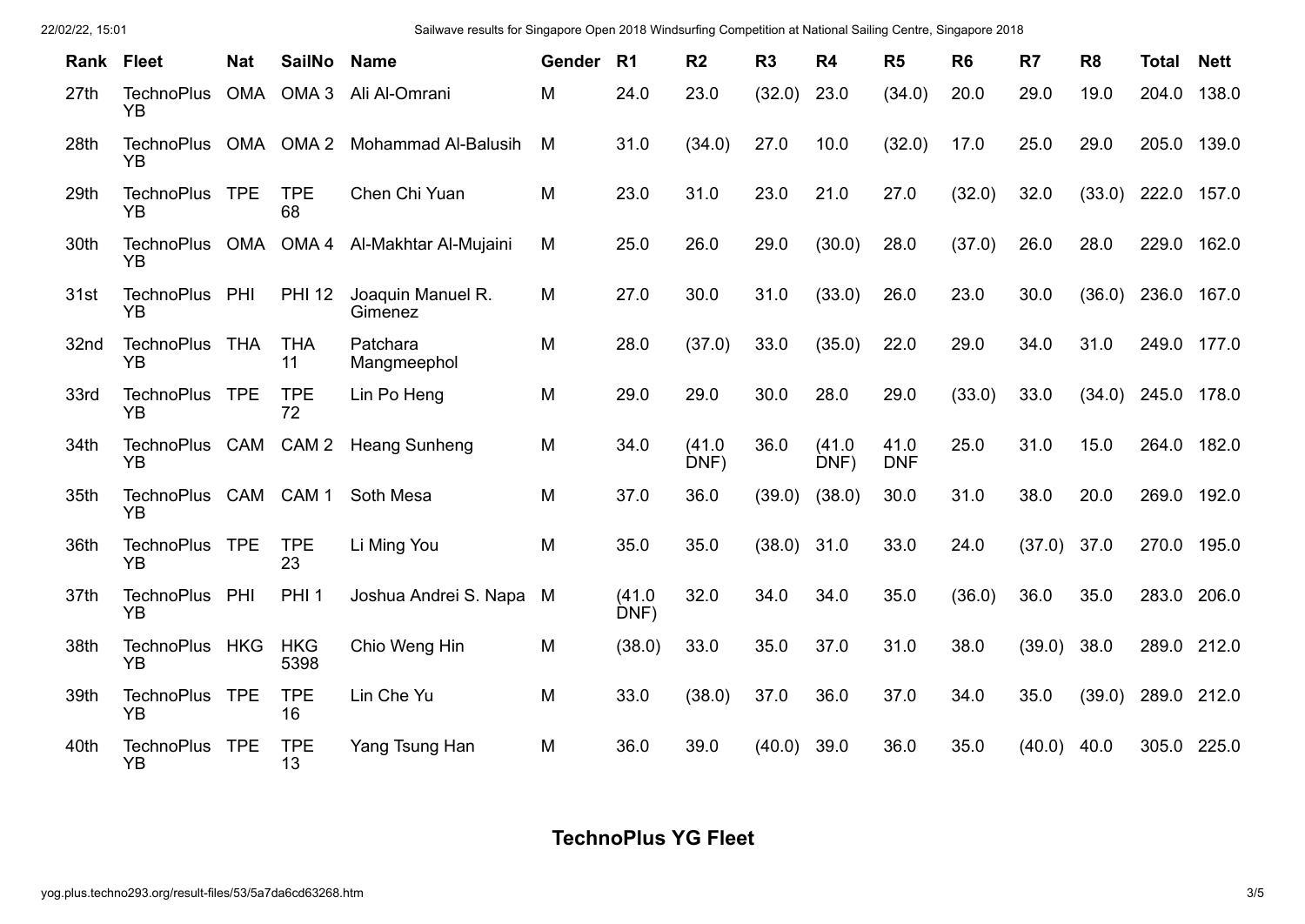**Sailed: 8, Discards: 2, To count: 6, Entries: 21, Scoring system: Appendix A**

| Rank Fleet       |                                | <b>Nat</b> | <b>SailNo</b>      | <b>Name</b>                  | <b>Gender</b> | R1     | R <sub>2</sub> | R <sub>3</sub> | <b>R4</b> | R <sub>5</sub> | R <sub>6</sub> | R <sub>7</sub> | R <sub>8</sub> | <b>Total</b> | <b>Nett</b> |
|------------------|--------------------------------|------------|--------------------|------------------------------|---------------|--------|----------------|----------------|-----------|----------------|----------------|----------------|----------------|--------------|-------------|
| 1st              | <b>TechnoPlus</b><br>YG        | <b>CHN</b> | <b>CHN</b><br>106  | Yu Chen                      | F             | 1.0    | 2.0            | 1.0            | (4.0)     | 3.0            | 3.0            | 2.0            | (5.0)          | 21.0         | 12.0        |
| 2nd              | <b>TechnoPlus</b><br><b>YG</b> | <b>CHN</b> | <b>CHN</b><br>107  | Dandan Deng                  | F             | 3.0    | (4.0)          | 3.0            | 1.0       | 2.0            | (8.0)          | 1.0            | 2.0            | 24.0         | 12.0        |
| 3rd              | <b>TechnoPlus</b><br>YG        | <b>CHN</b> | <b>CHN</b><br>109  | Zheng Yan                    | F             | (8.0)  | 1.0            | 2.0            | 2.0       | (5.0)          | 2.0            | 3.0            | 3.0            | 26.0         | 13.0        |
| 4th              | <b>TechnoPlus</b><br><b>YG</b> | <b>HKG</b> | <b>HKG</b><br>13   | Mak Cheuk Wing               | F             | (6.0)  | 5.0            | 4.0            | 3.0       | 4.0            | (22.0)<br>RET) | 4.0            | 1.0            | 49.0         | 21.0        |
| 5th              | <b>TechnoPlus</b><br>YG        | <b>CHN</b> | CHN <sub>1</sub>   | Chen Xiaoshan                | F             | 2.0    | 6.0            | 7.0            | (10.0)    | 1.0            | 1.0            | 5.0            | (10.0)         | 42.0         | 22.0        |
| 6th              | <b>TechnoPlus</b><br>YG        | <b>CHN</b> | <b>CHN</b><br>110  | Wei Zhou                     | F             | 5.0    | 3.0            | 6.0            | (8.0)     | 6.0            | 4.0            | (7.0)          | 6.0            | 45.0         | 30.0        |
| 7th              | TechnoPlus SGP<br>YG           |            | <b>SGP</b><br>73   | Marsha Shahrin               | F             | 7.0    | 7.0            | 5.0            | (11.0)    | (9.0)          | 5.0            | 8.0            | 9.0            | 61.0         | 41.0        |
| 8th              | <b>TechnoPlus</b><br><b>YG</b> | <b>NOR</b> | <b>NOR</b><br>39   | <b>Helle Oppedal</b>         | F             | 4.0    | 8.0            | (12.0)         | 9.0       | (14.0)         | 9.0            | 6.0            | 8.0            | 70.0         | 44.0        |
| 9th              | <b>TechnoPlus</b><br>YG        | <b>SGP</b> | <b>SGP</b><br>28   | Katerina Teo                 | F             | 10.0   | (11.0)         | 8.0            | 6.0       | 10.0           | 7.0            | 10.0           | (15.0)         | 77.0         | 51.0        |
| 10th             | <b>TechnoPlus</b><br>YG        | <b>CHN</b> | <b>CHN</b><br>108  | Mengyue Hu                   | F             | (12.0) | 9.0            | (22.0)<br>DNF) | 5.0       | 8.0            | 10.0           | 9.0            | 11.0           | 86.0         | 52.0        |
| 11th             | <b>TechnoPlus</b><br>YG        | <b>INA</b> | <b>INA 99</b>      | Nabila Sefiani               | F             | (16.0) | 13.0           | 11.0           | 7.0       | 7.0            | 13.0           | 13.0           | (14.0)         | 94.0         | 64.0        |
| 12th             | <b>TechnoPlus</b><br>YG        | <b>TPE</b> | TPE <sub>1</sub>   | Wang Chih Ling               | F             | 11.0   | 12.0           | 9.0            | (13.0)    | 11.0           | (14.0)         | 12.0           | 12.0           | 94.0         | 67.0        |
| 13th             | <b>TechnoPlus</b><br>YG        | <b>JPN</b> | <b>JPN</b><br>1211 | Mio lida                     | F             | 9.0    | (15.0)         | 10.0           | 14.0      | 12.0           | 11.0           | 11.0           | (16.0)         | 98.0         | 67.0        |
| 14 <sub>th</sub> | <b>TechnoPlus</b><br>YG        | <b>THA</b> | <b>THA</b><br>18   | Cholchaya<br>Junthong Lang   | F             | (17.0) | 16.0           | 13.0           | 12.0      | 17.0           | 12.0           | (18.0)         | 4.0            | 109.0        | 74.0        |
| 15th             | <b>TechnoPlus</b><br>YG        | PHI        | <b>PHI 16</b>      | Charizzanne Jewel<br>S. Napa | F             | 14.0   | 14.0           | (15.0)         | (16.0)    | 15.0           | 6.0            | 14.0           | 13.0           | 107.0        | 76.0        |